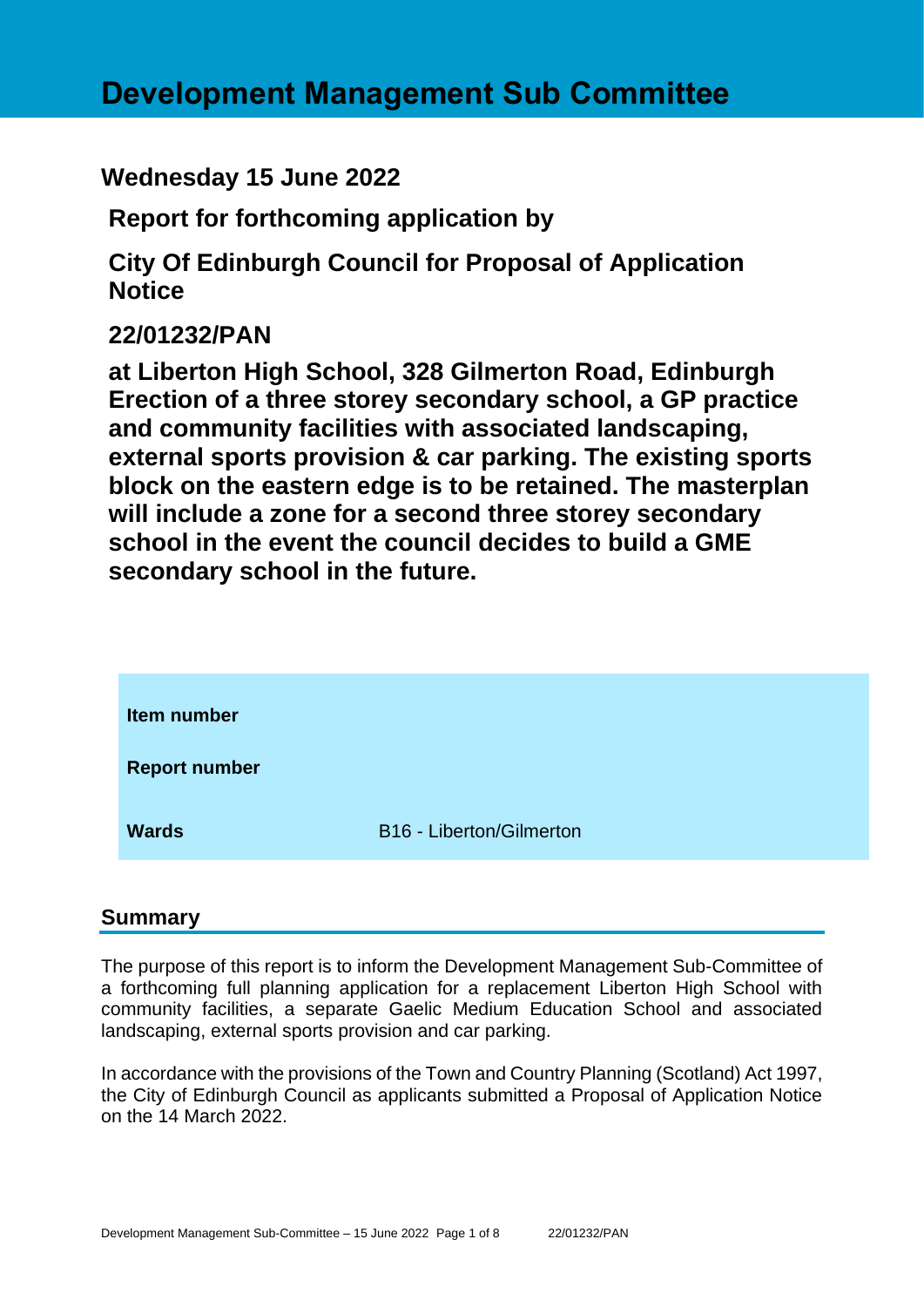# **Links**

**Coalition pledges Council outcomes**

**Single Outcome Agreement**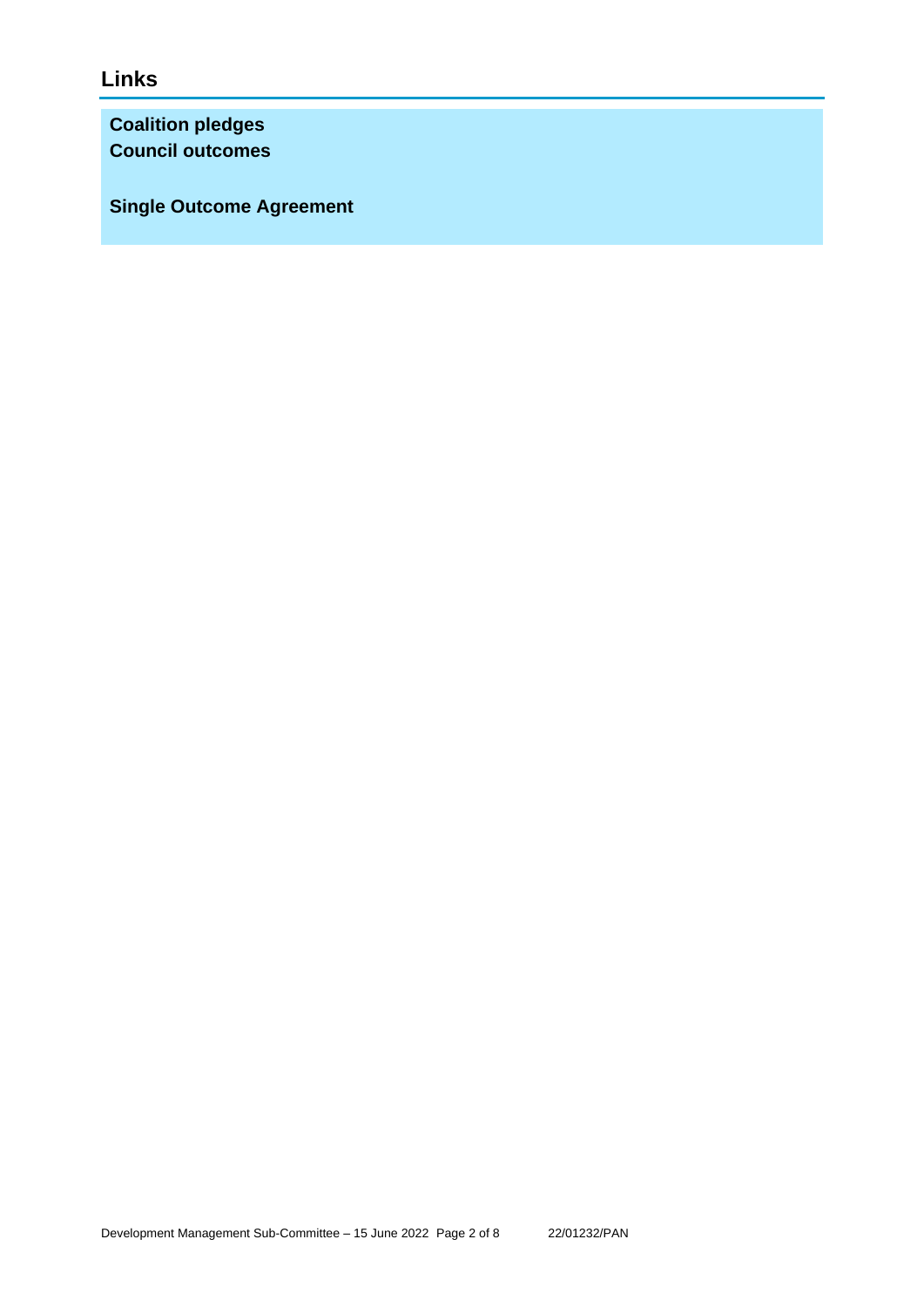# **Recommendations**

**1.1** It is recommended that the Committee notes the key issues at this stage and advises of any other issues.

### **Background**

#### **2.1 Site description**

The application site comprises the existing Liberton High School, its grounds and a separate sports block. It extends to approximately 7.8 hectares and is bounded predominantly by residential properties except for Mount Vernon Cemetery to the south-west. The principle means of pedestrian and vehicular access is to Gilmerton Road to the north-east. Further pedestrian accesses exist via Mount Vernon Road and Malbet Park to the north-west and south respectively.

The northern and southern boundaries are lined by dense and mature woodland. The existing Liberton High School sits on raised ground above the football and rugby pitch to its north. The separate sports block is to the north-eastern boundary and further external sports facilities include three hard surface tennis courts and two beach volleyball areas to the south of the existing Liberton High School.

### **2.2 Site History**

24 July 1995 - Alterations & additions (application reference: 95/01643/FUL)

27 April 1999 - Erect new sports hall, ancillary accommodation, cafeteria/social area and car park (as amended) (application reference: 98/00046/CEC)

26 February 2001 - Construct new lift housing and covered walkways on the science block link (application reference: 01/00097/CEC)

29 June 2004 - Proposed sports hall (application reference: 04/00111/CEC)

24 July 2013 - 1) Resurface and upgrade three existing tennis courts including replacing an existing fence. 2) Build 500m of bike trails using type 2/type 1 mineralised hardcore material through wooded and grassed land within the school grounds. Removal of some top soil and a small number of trees. New fencing would be required for the entrance and exit of the wooded areas (application reference: 13/01950/CLP)

17 December 2014 - Extension to existing Sports Centre including Gym Hall & support facilities (application reference: 14/04530/FUL)

10 August 2020 - Construction & installation of 2 storey modular classroom facility (application reference: 20/01945/FUL)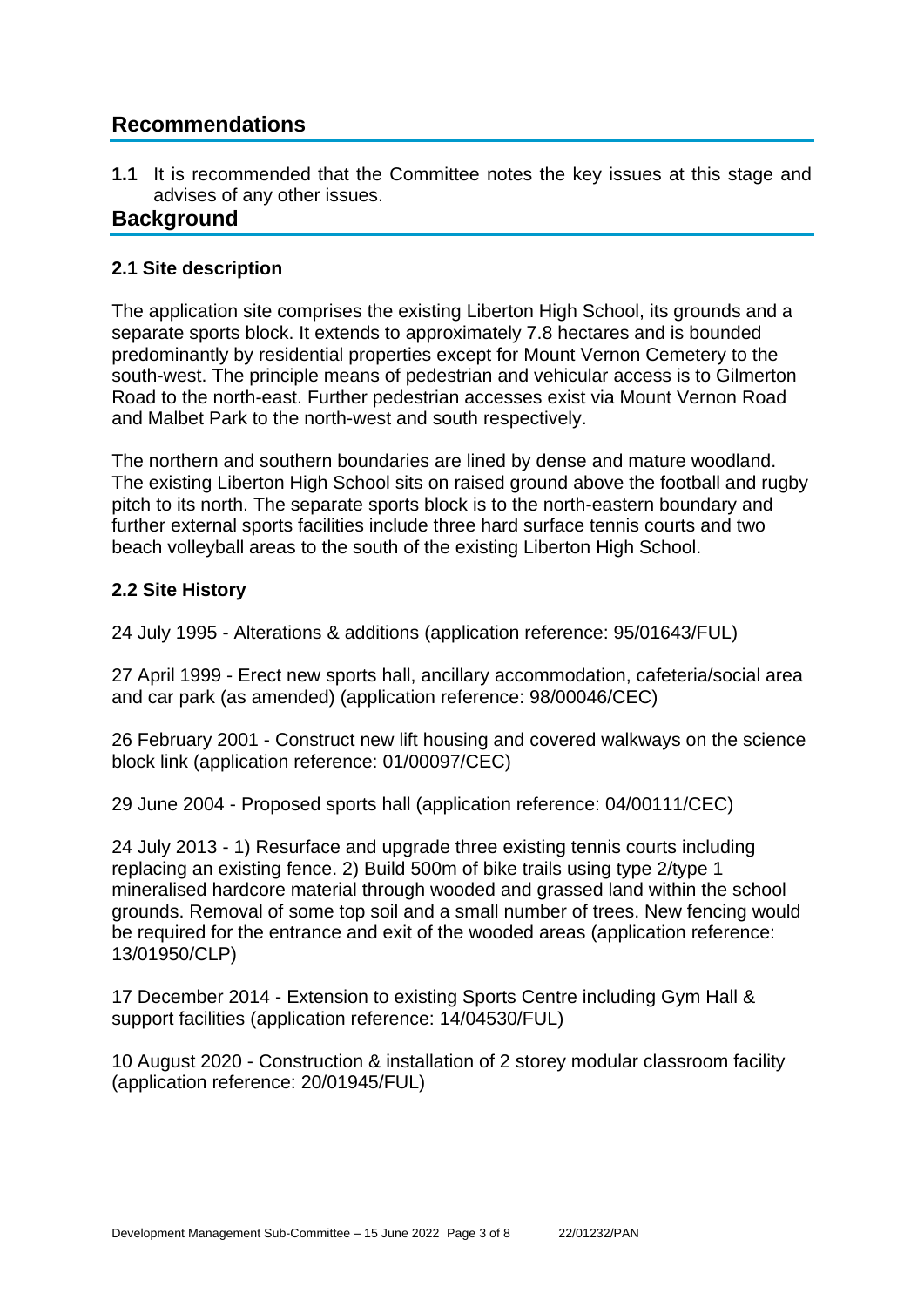### **Main report**

#### **3.1 Description of the Proposal**

The forthcoming full planning application will be for a replacement Liberton High School with community facilities. The masterplan will include a zone for a second three storey secondary school in the event the Council decides to build a Gaelic medium education school in the future.

The replacement Liberton High School is proposed to be a three-storey single building with a capacity of 1,200 pupils. Community facilities include a GP. If it comes forward, the Gaelic medium education school is also proposed to be a single three-storey building with a capacity of 800 pupils. The existing Liberton High School and the to be retained separate sports block will remain operational during the construction phase.

#### **3.2 Key Issues**

The key considerations against which the eventual application will be assessed include whether:

#### **a) The principle of the development is acceptable in this location having regard to the development plan**

The existing Liberton High School and its grounds are an established educational site. The principle of a replacement Liberton High School and a Gaelic medium education school in this location is accepted subject to an assessment against the Development Plan.

The application site is located in the Urban Area but is not allocated for any specific development in the Edinburgh Local Development Plan (LDP). All land outwith the existing buildings and associated hardstanding are designated open space and include sports provision. Development on these areas will require justification and sports pitch replacement.

The LDP is now over five years old, therefore should the applicant submit a planning application prior to the adoption of City Plan 2030, consideration would also need to be given to the 13 principles of sustainable development that are outlined in Scottish Planning Policy.

#### **b) The design, scale and layout are acceptable within the character of the area**

LDP design and environment policies, and associated planning guidance including the Edinburgh Design Guidance and the Vision for Water Management in the City of Edinburgh, will apply to the proposal. Detailed information will be required in relation to the siting, height, materials and form of the replacement Liberton High School and the Gaelic medium education school. A Design and Access Statement including landscape and visual impact information will be required. The applicants should note what would be expected in respect of internal and external sports provision for a total of 2,000 pupils.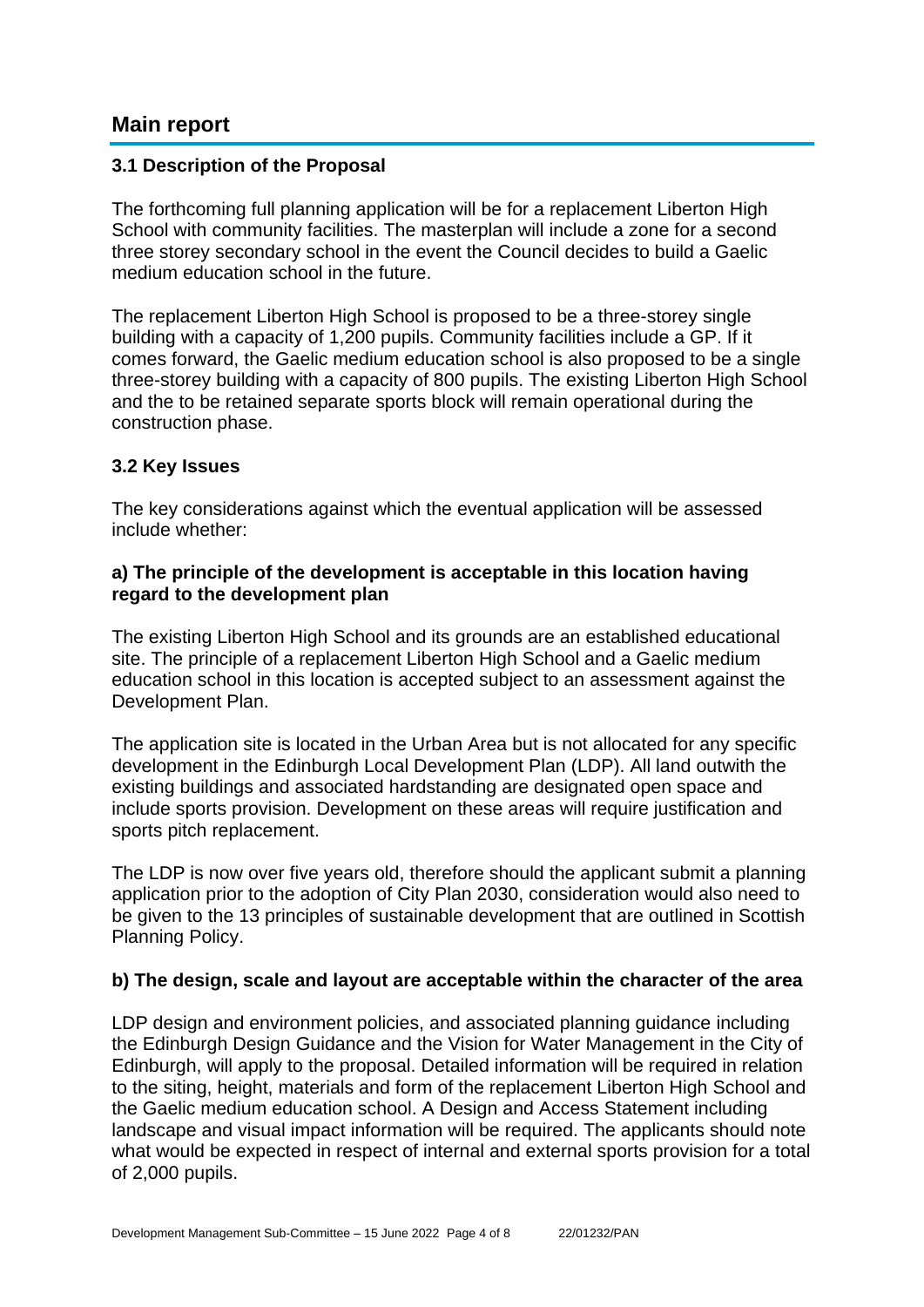### **c) The to site and within site access arrangements are acceptable in terms of road safety, public transport accessibility, equalities and human rights**

LDP transport policies, and associated planning guidance including the Edinburgh Design Guidance and Cycle Parking Factsheet, will apply to the proposal. The applicant will be required to provide transport information to demonstrate how the proposal prioritises active travel and is aligned with parking standards as well as waste and recycling arrangements. The applicants will also be expected to demonstrate compliance with Section 149 of the Equalities Act 2010 and the consideration of human rights.

### **d) There are any other environmental factors that require consideration**

The proposal will need to be screened for an Environmental Impact Assessment.

The following documents are anticipated in order to demonstrate that the development can be carried out without unacceptable detrimental impacts on the environment:

- − Daylight and Sunlight Assessment (in respect of bounding residential properties)
- − Design and Access Statement (including landscape and visual impact information)
- − Floodlighting impact assessment (if applicable)
- − Noise Impact Assessment (internal and external, in respect of bounding residential properties)
- − Planning Statement
- − Pre-Application Consultation Report
- − Site investigation / Contamination information
- − Surface Water Management Plan
- − Sustainability S1 Form
- − Transportation Information with air quality considerations and Green Travel Plan
- − Waste and recycling management information

The above is not an exhaustive list and other supporting details or assessments may be identified prior to the application being submitted or during the application assessment stage.

#### **3.3 Assessment**

This report highlights the main issues that are likely to arise in relation to the various key considerations. This list is not exhaustive and further matters may arise when the new application is received, and consultees and the public have the opportunity to comment.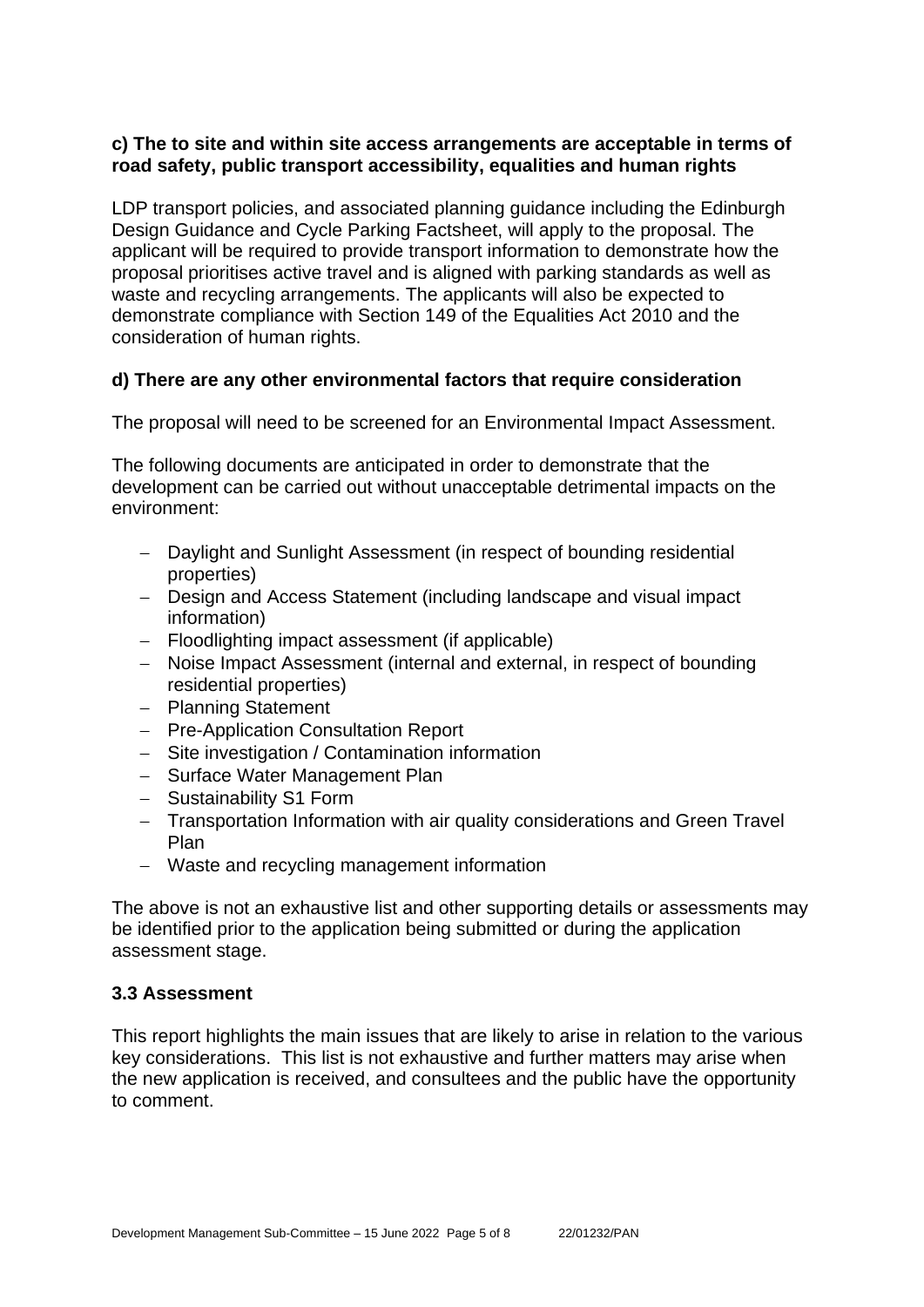# **Financial impact**

**4.1** The forthcoming application may be subject to a legal agreement.

# **Risk, Policy, compliance and governance impact**

**5.1** Provided planning applications are determined in accordance with statutory legislation, the level of risk is low.

### **Equalities impact**

**6.1** This is a pre-application report. When a planning application is submitted it will be assessed in terms of equalities and human rights.

### **Sustainability impact**

**7.1** A sustainability statement will need to be submitted with the application.

### **Consultation and engagement**

#### **8.1 Pre-Application Process**

There is no pre-application process history.

#### **8.2 Publicity summary of representations and Community Council comments**

A 'Pre-Planning Consultation - Communications Plan' was submitted in support of the Proposal of Application Notice (PAN). The engagement strategy is summarised below. Whilst current Scottish Government coronavirus guidance makes provision for preapplication consultation to be carried out without the need for a face-to-face public event, it is proposed to hold two in person drop in sessions at the existing LHS as highlighted in bold.

- − PAN served on Community Councils, Councillors, MSPs and MP (11 March 2022)
- − PAN submitted (11 March 2022)
- − Proposal goes live on the Council's consultation hub (1 April 2022)
- − Edinburgh Evening News advert signposting the drop-in sessions and the Council's consultation hub (1 April 2022)
- − Electronic or paper information sent to LHS and feeder primary parents (1 April 2022)
- − Electronic information sent to key local community groups (1 April 2022)
- − Posters displayed in local venues (1 to 8 April 2022)
- − Targeted social media to promote consultation (1 to 8 April 2022)
- − Leaflet drop to local residents (8 to 15 April 2022)
- − Social media to promote first drop-in session (22 to 28 April 2022)
- − **Drop-in session 1 at existing LHS (28 April 2022 4.30pm to 8.30pm)**
- − Social media to promote second drop in session (25 April 2022 to 4 May 2022)
- − **Drop-in session 2 at existing LHS (4 May 2022 4.30pm to 8.30pm)**
- − Presentation to Liberton and District Community Council (TBC)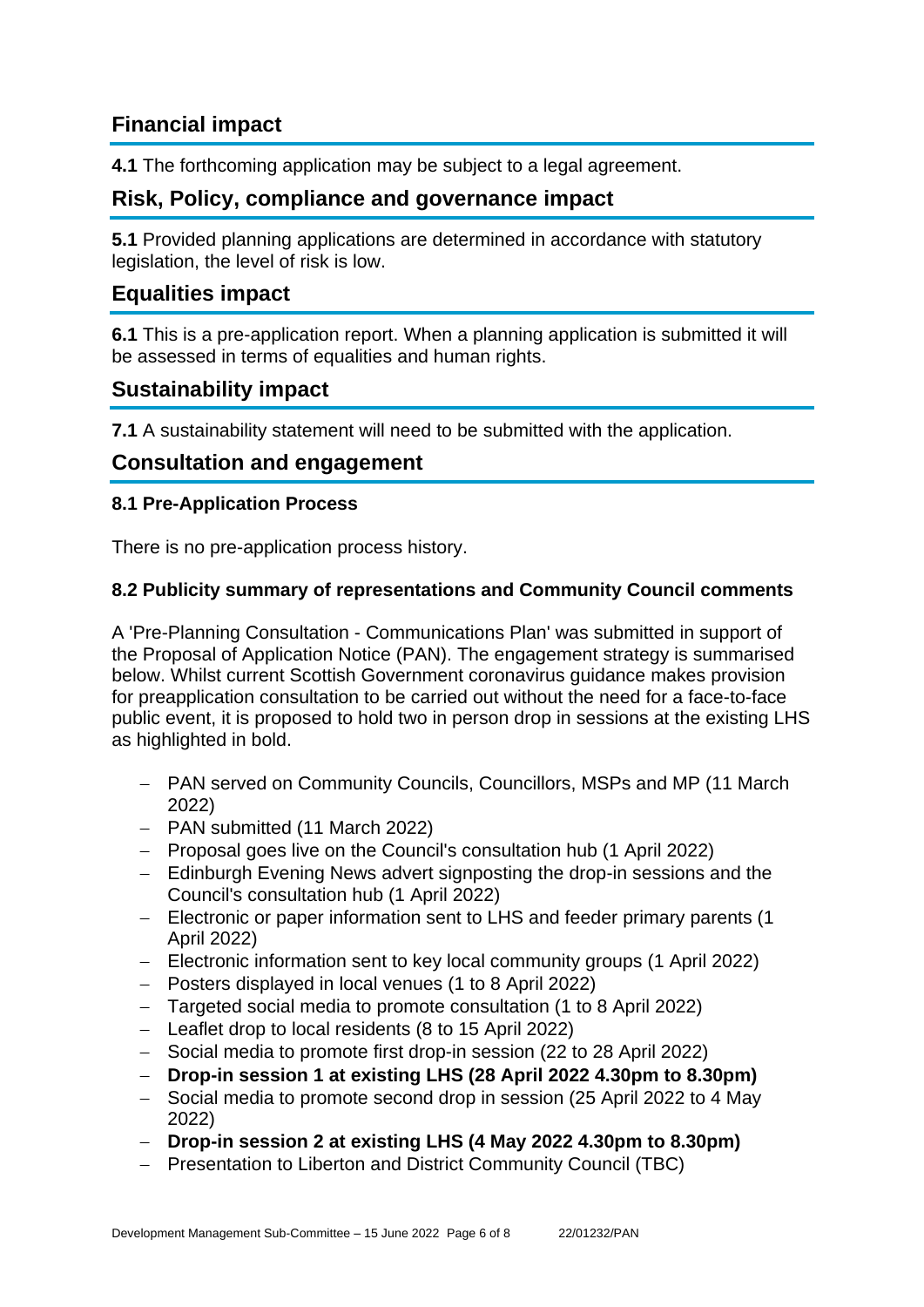- − Social media post thanking those who have participated and deadline reminder (6 May 2022)
- − Social media reminder to provide feedback (27 May 2022 to 3 June 2022)
- − Consultation closes (3 June 2022)

Confirmation of the presentation to Liberton and District Community Council is expected to follow in due course. The Community Councils, Councillors, MSPs and MP to which the PAN has been served are:

- − Liberton and District Community Council
- − Gilmerton and Inch Community Council
- − Grange / Prestonfield Community Council
- − Councillor Lezley Marion Cameron
- − Councillor Derek Howie
- − Councillor Lesley Macinnes
- − Councillor Stephanie Smith
- − Daniel Johnson MSP
- − Jeremy Balfour MSP
- − Miles Briggs MSP
- − Alison Johnstone MSP
- − Sue Webber MSP
- − Sarah Boyack.MSP
- − Foysol Choudhury MSP
- − Lorna Slater MSP
- − Ian Murray MP

### **Background reading/external references**

- − To view details of the proposal of Application Notice go to
- − [Planning and Building Standards online services](https://citydev-portal.edinburgh.gov.uk/idoxpa-web/search.do?action=simple&searchType=Application)
- − [Planning guidelines](http://www.edinburgh.gov.uk/planningguidelines)
- − [Conservation Area Character Appraisals](http://www.edinburgh.gov.uk/characterappraisals)
- − [Edinburgh Local Development Plan](http://www.edinburgh.gov.uk/info/20164/proposed_local_development_plan/66/local_development_plan)

**David Givan Chief Planning Officer PLACE The City of Edinburgh Council**

Contact: Graham Fraser, Assistant Planning Officer E-mail:graham.fraser@edinburgh.gov.uk Tel:0131 469 3811